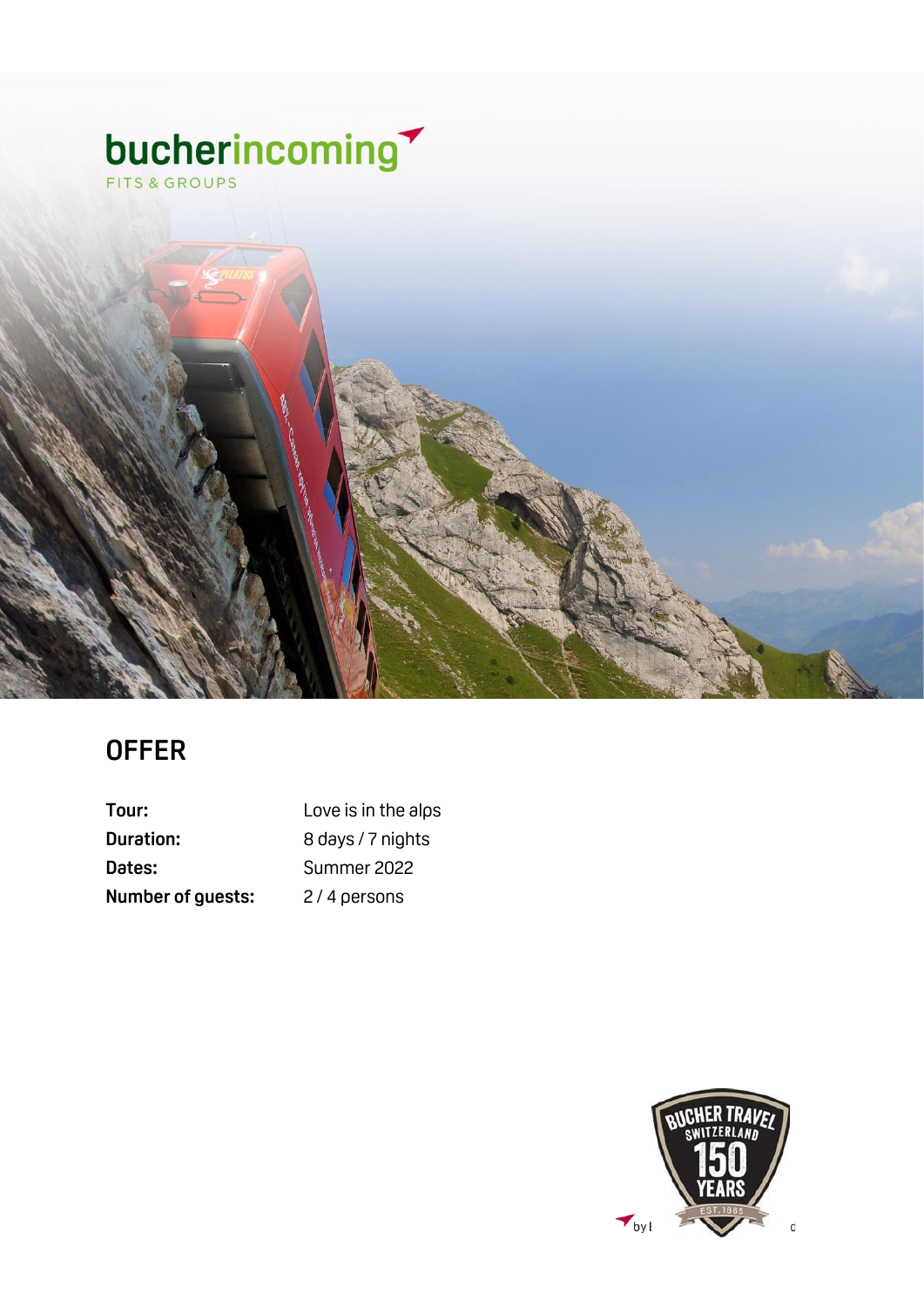**FITS & GROUPS** 

### **Accommodation – 5\* Hotels**

### **Day 1 –3 – St. Moritz – Hotel Badrutts Palace**

Deluxe double room with lake and mountain view, no AC [www.badruttspalace.com](http://www.badruttspalace.com/)

Note:

• Open from June 24 – September 4, 2022

### **Day 3 – 4 – Andermatt – Hotel The Chedi**

Deluxe double room with mountain view, no AC [www.thechedi-andermatt.com](http://www.thechedi-andermatt.com/)

### **Day 4 – 6 – Zermatt – Hotel Mont Cervin Palace**

Alpine junior suite with Matterhorn view, no AC [www.montcervinpalace.ch](http://www.montcervinpalace.ch/)

Note:

• Open from June 16 – September 23, 2022

### **Day 6 – 8 – Lucerne – Hotel Schweizerhof**

Deluxe double room with lake view, with AC [www.schweizerhof-luzern.ch](http://www.schweizerhof-luzern.ch/)

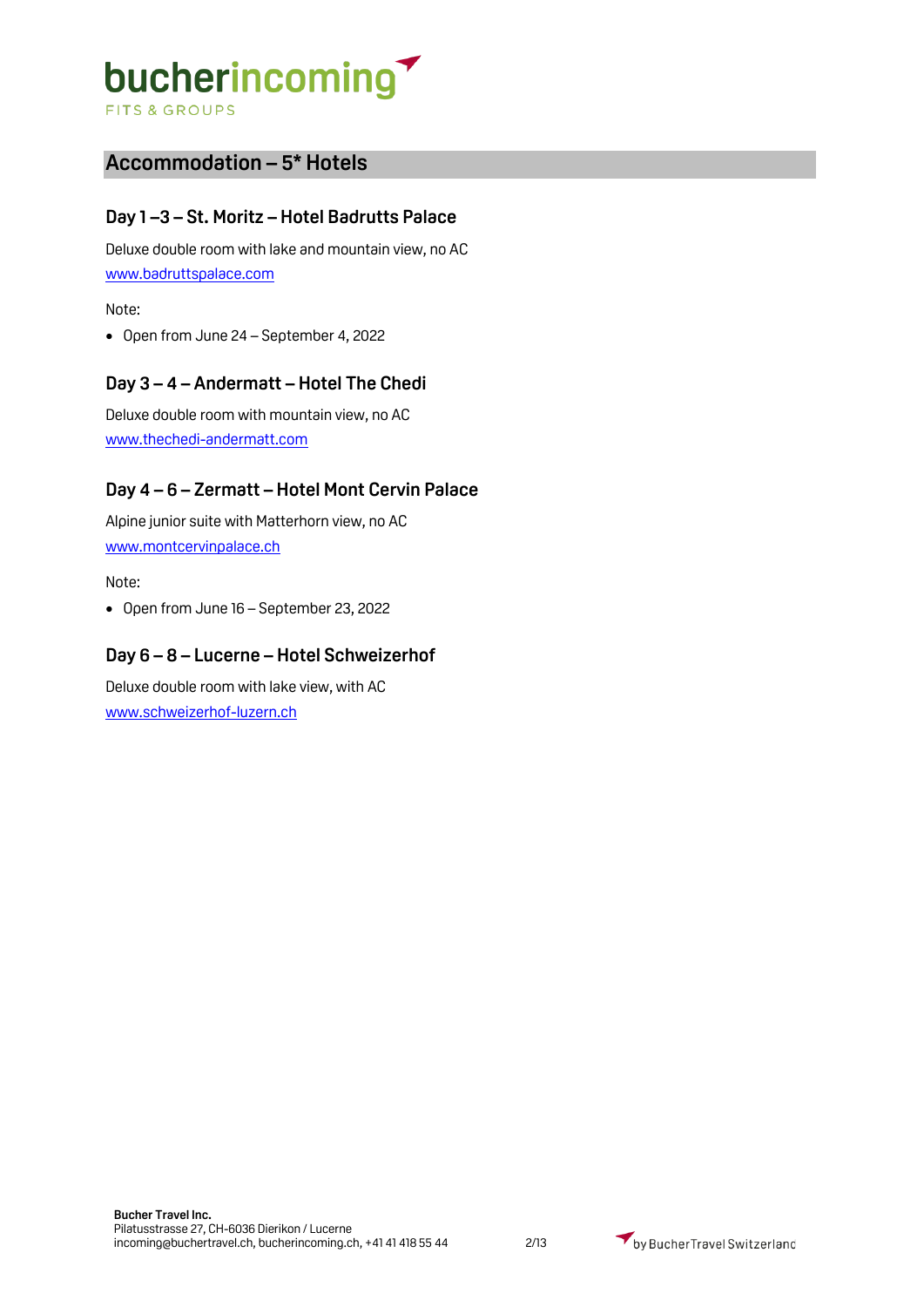**FITS & GROUPS** 

### **Accommodation – 4\* Hotels**

### **Day 1 –3 – St. Moritz – Hotel Schweizerhof**

Junior suite "Piz Corvatsch" with lake view, no AC [www.schweizerhofstmoritz.ch](http://www.schweizerhofstmoritz.ch/)

### **Day 3 – 4 – Andermatt – Hotel Radisson**

1 Superior double room, no AC [www.radissonhotels.com](http://www.radissonhotels.com/)

### **Day 4 – 6 – Zermatt – Romantik Hotel Julen**

Romantic double room with view to Matterhorn, with AC [www.julen.ch](http://www.julen.ch/)

### **Day 6 – 8 – Lucerne – Hotel Wilden Mann**

Superior double room, no AC [www.wilden-mann.ch](http://www.wilden-mann.ch/)

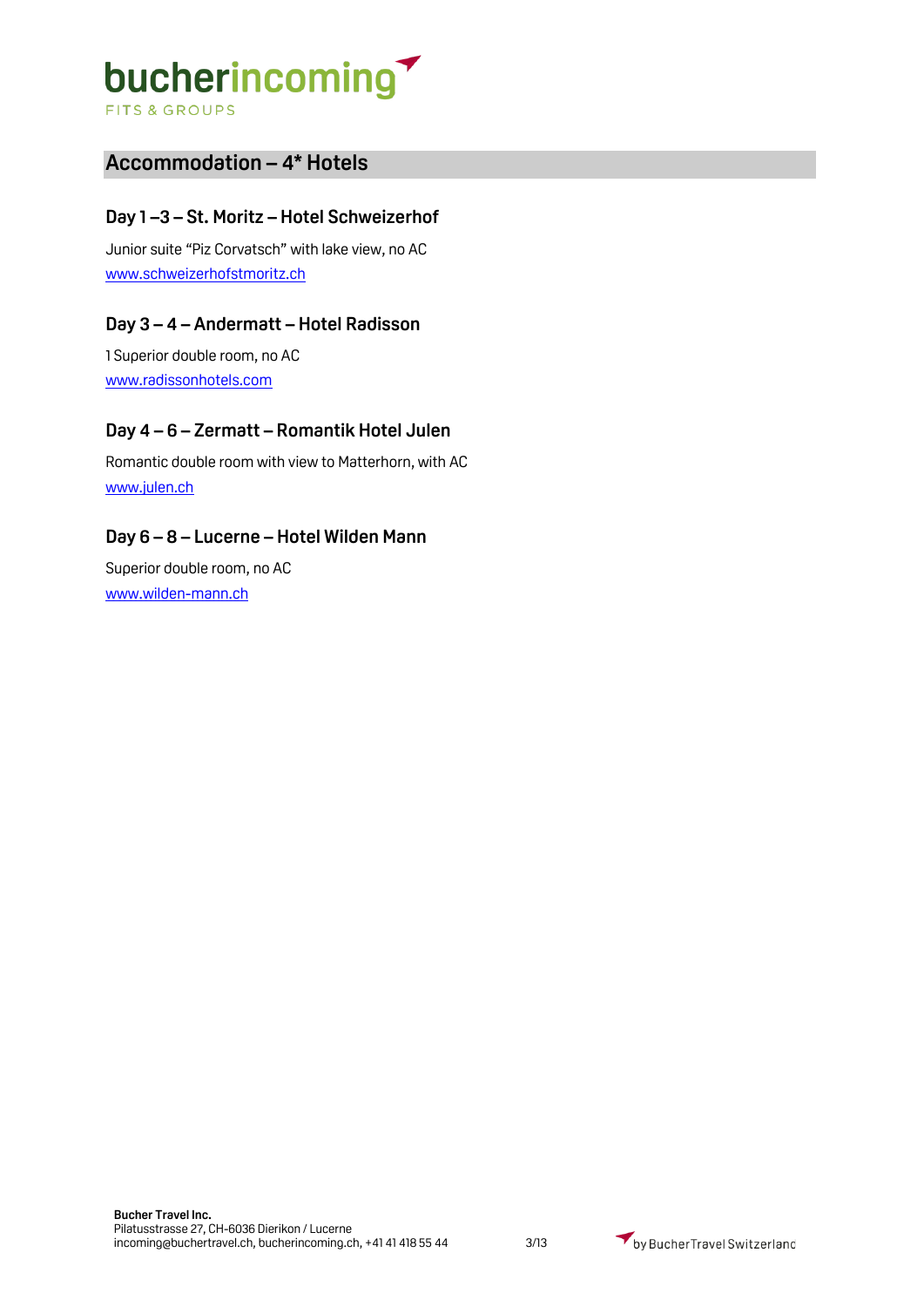**FITS & GROUPS** 

### **Program**

### **Day 1**

Arrival in Switzerland – travel to St. Moritz

- Arrival Zurich airport, flight tba
- Private airport assistant for meet & greet, hand over travel documents and escort to the train
- First class train from Zurich airport to St. Moritz by Swiss Travel Pass
- Transfer from St. Moritz train station to hotel by hotel car

Note:

• Train ride approx. 3 ¾ hours, change trains in Zurich main station and Chur, no seat reservation possible

St. Moritz – the world famous resort – is located at an altitude of 1,856 m on the southern flank of the Swiss Alps, amidst the lake landscape of the Engadine, the roof of Europe. Piz Bernina, the Eastern Alps' only peak above 4,000 m / 13,120 ft presides over the Engadine. Three languages are spoken here: Romansch, German and Italian. St. Moritz is blessed with a "champagne climate". The sun shines here 322 days a year, guaranteeing an ideal vacation climate. St. Moritz stands for cosmopolitan flair, elegance and style and the mention of its very name lifts spirits.



St. Moritz St. Moritz St. Moritz St. Moritz Sunrise Engadine

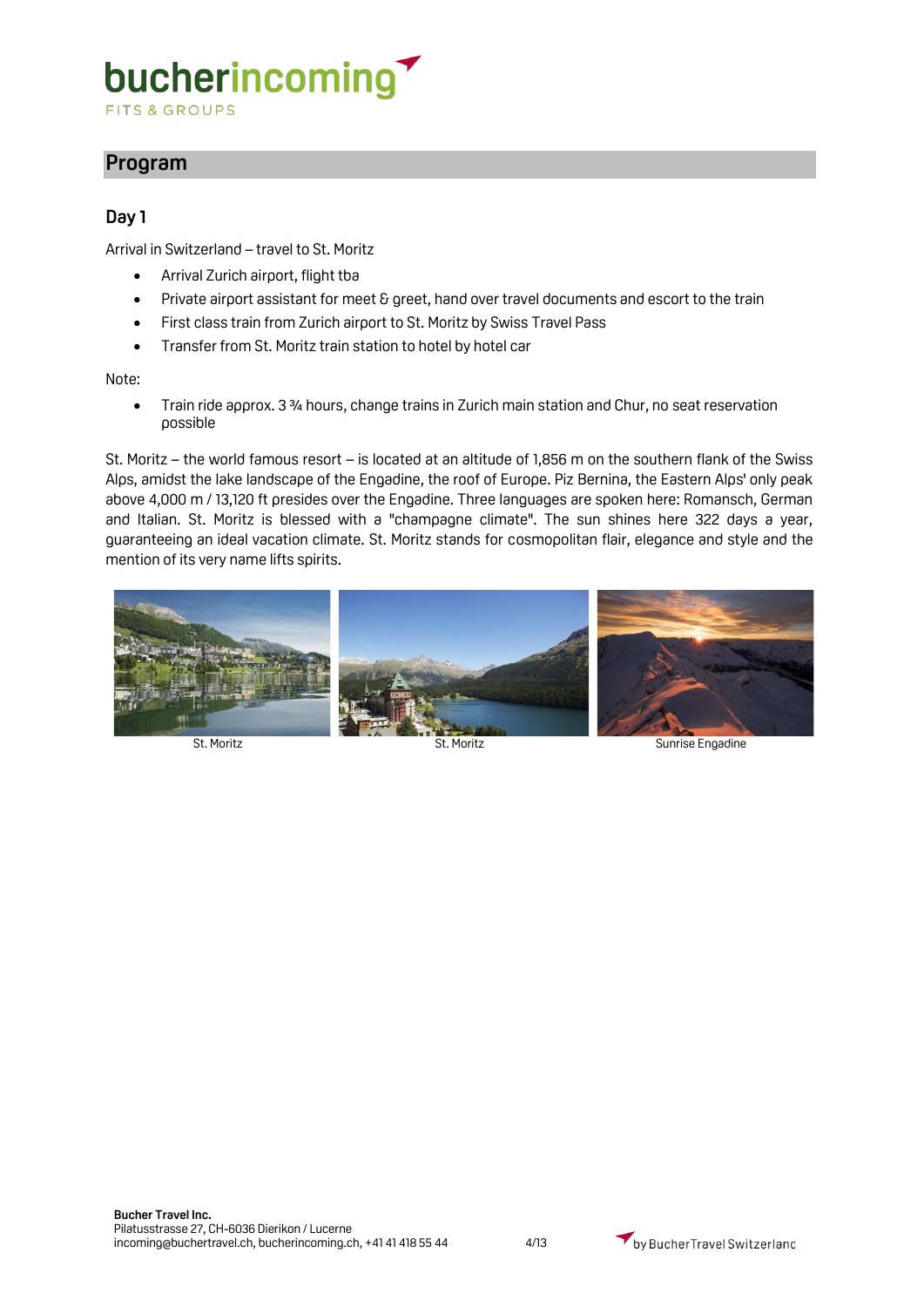**FITS & GROUPS** 

### **Day 2**

Excursion to Roseg valley

- Private transfer from St. Moritz hotel to Pontresina and back
- Horse drawn carriage from Pontresina to Roseg valley and back
- Table reservation for lunch at restaurant Roseg Gletscher

Note:

- Duration of excursion approx. 5 hours
- Lunch to be paid on spot

Today's tour offers you an exciting experience: a date with nature at her best! After a short transfer to Pontresina, another fine holiday resort, you will mount a horse buggy that takes you to the "end of the world". During the leisurely ride you can admire the beauty of the valley, the steam, the waterfalls, the flowers and the birds. After one hour you reach the mountain inn "Roseg-Inn" where you can taste some of the fine Grisons specialties and also their wine (to be paid directly). Afterwards surely you wish to go to the very end of the glacier Roseg before returning home in the early afternoon.



Roseg valley with Glacier **Roseg valley** Horse carriage ride Roseg valley Roseg valley





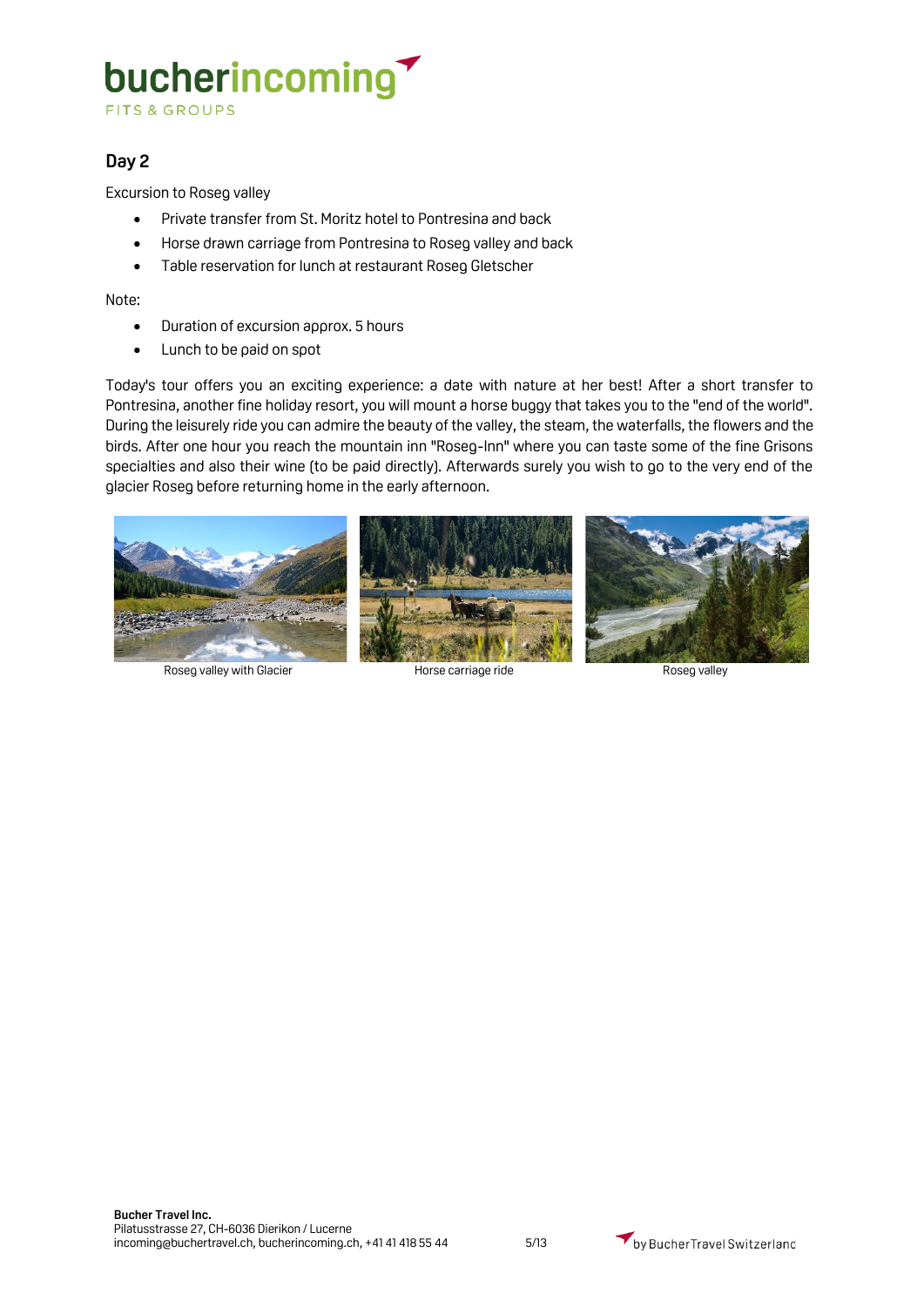**FITS & GROUPS** 

### **Day 3**

Travel from St. Moritz to Andermatt by Glacier Express train

- Transfer from St. Moritz hotel to train station by hotel car
- First class Glacier Express train from St. Moritz to Andermatt by Swiss Travel Pass
- Lunch on Glacier Express train, 3-course set menu, 1 mineral & 1 coffee or tea
- Transfer from Andermatt train station to hotel by hotel car

#### Note:

- Train ride approx. 5 hours, direct train, seat reservation mandatory and already included
- There will be no Glacier Express trains running between October 24 and December 11, 2022

#### Option:

• Upgrade to Excellence Class the new Premium coach class on the Glacier Express

#### Including:

• Welcome desk & check-in on the platform, luggage assistance, tablet for on-board entertainment, guaranteed window seating, comfortable lounge seats, modern bar area in the coach, welcome drink, snacks throughout the day, soft drinks, apéritif and appetizer, seasonal, regional & exquisite several course lunch menu (incl. wine), tea time in the afternoon incl. canapés

Take the famous Swiss mountain trains "Glacier Express" from St. Moritz to Andermatt from the Biz Bernina to the St. Gotthard. A journey lasting 4 1/2 hours over numerous bridges, and through many tunnels, crossing the 2033 m high impressive Oberalp Pass. A panorama trip through the alpine heartland of Switzerland. Glacier-Express – the most memorable way of travelling to and from numerous noteworthy holiday spots – from the rugged Grisons to central Switzerland with the town and Lake of Lucerne, A comfortable train takes you through untouched nature, through fragrant and unspoilt mountain forests, tranquil alpine pastures, foaming mountain torrents, through mountain valleys steeped in century-old tradition and culture.





Glacier Express Excellence Class coach Andermatt

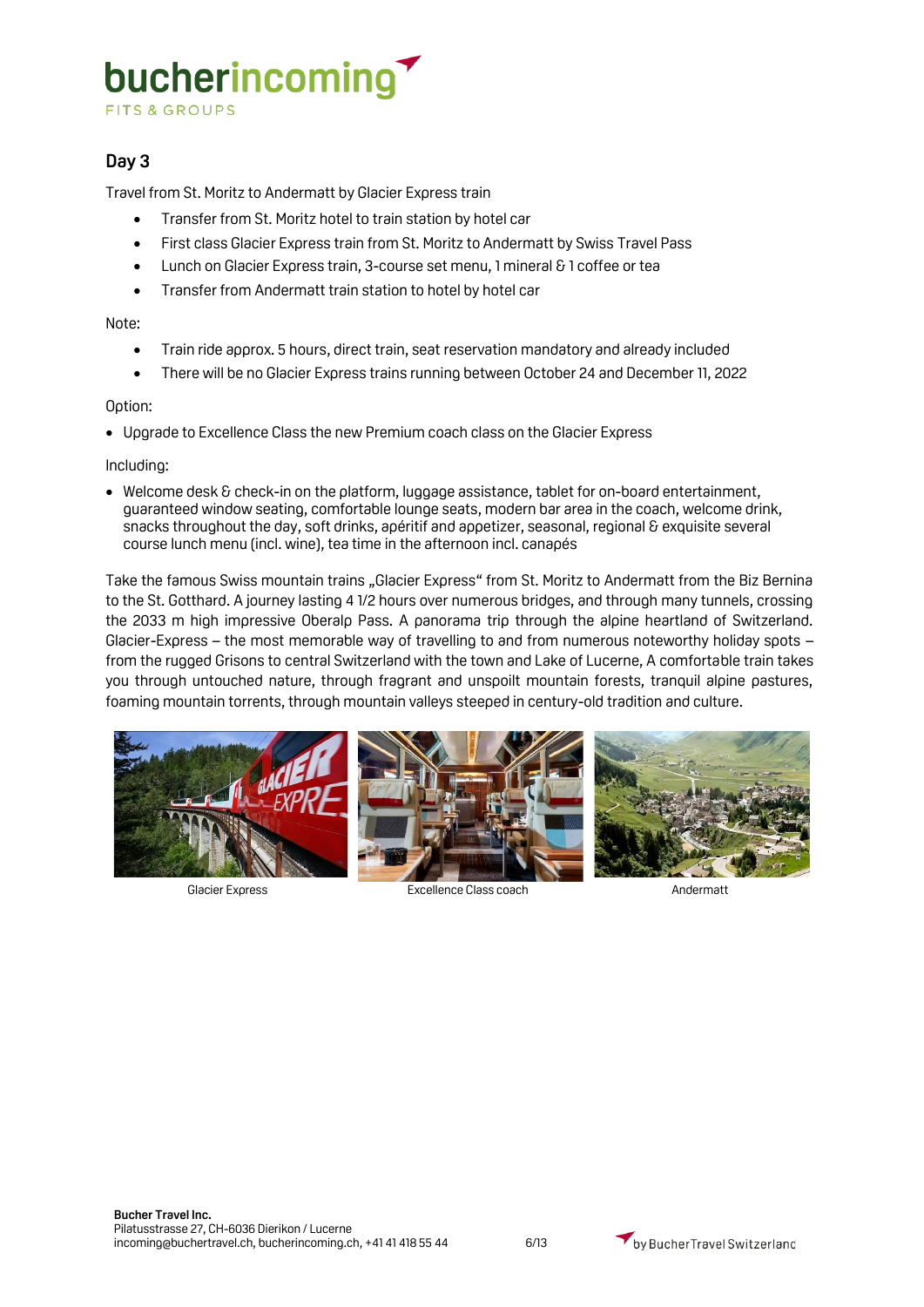**FITS & GROUPS** 

### **Day 4**

Travel from Andermatt to Zermatt by Glacier Express train

- Transfer from Andermatt hotel to train station by hotel car
- First class Glacier Express train from Andermatt to Zermatt by Swiss Travel Pass
- Seat reservation on Glacier Express train
- Transfer from Zermatt train station to Zermatt hotel by hotel electro taxi

Note:

- Train ride approx. 3 ½ hours, direct train, seat reservation mandatory and already included
- There will be no Glacier Express trains running between October 25 and December 11, 2021

#### Option:

• Upgrade to Excellence Class the new Premium coach class on the Glacier Express

This legendary resort is presided over by the mighty Matterhorn, the world's most famous rock. The Matterhorn is a natural pyramid glittering in the sun and is the European Alps' most photographed mountain. Zermatt, a car-free village, has been able to retain the character of a traditional, idyllic Alpine village. Even the architecture has largely remained unchanged. Zermatt is a car-free resort and visitors can breathe deeply in the bracing air of this high altitude village, located between 1,620 m / 5,314 ft. and 3,820 m / 12,530 ft. All modern facilities, as expected of a Best of the Alps resort, are available and excellent hotels and gourmet restaurants meet the expectations of even the most discerning guests. Nine mountain railways and ski lifts make the area around Zermatt the biggest summer ski area in the Alps. All of the highest Alpine peaks can be seen from this Swiss town.







Zermatt and Matterhorn Zermatt old village Matterhorn with Grindjisee

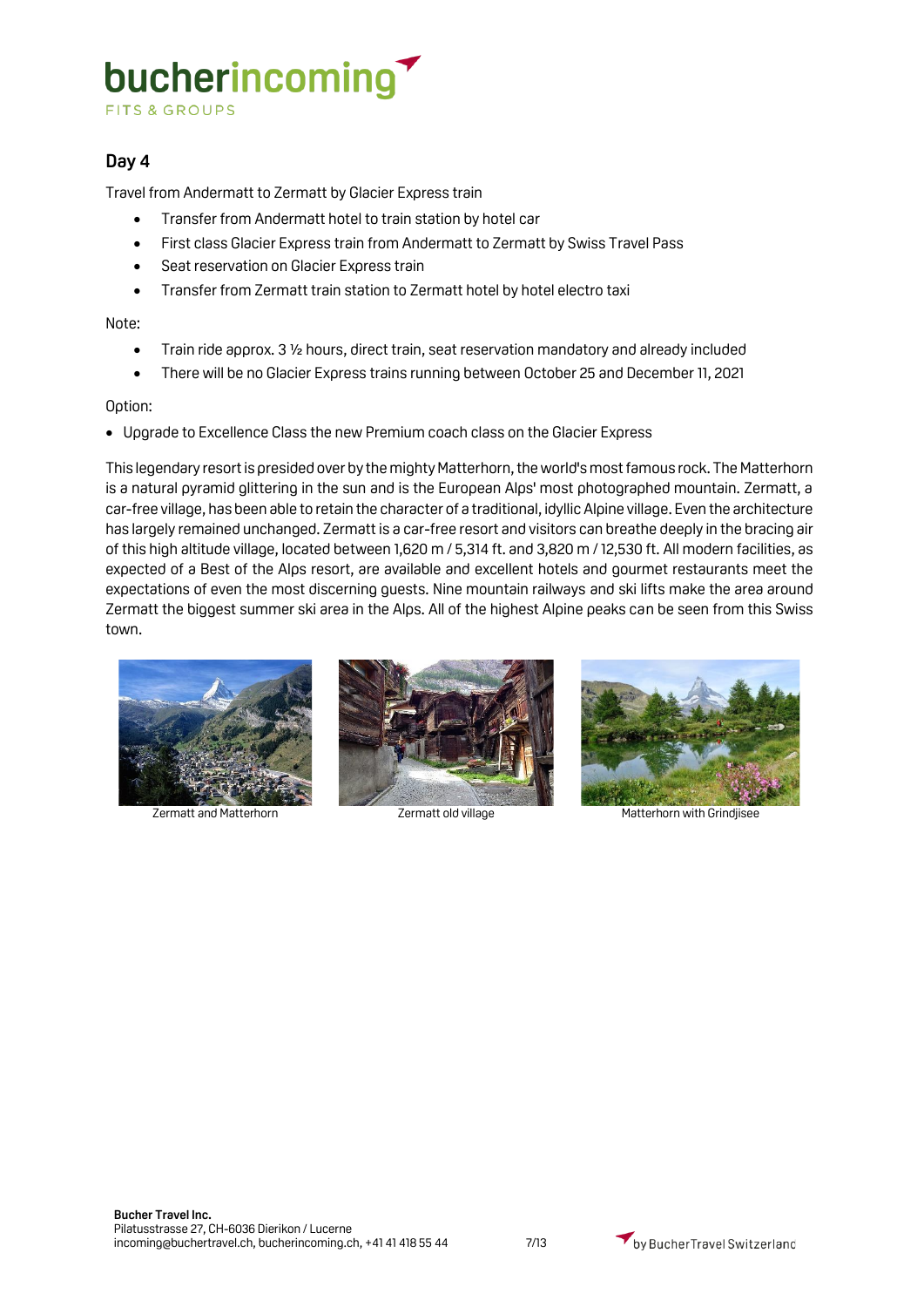### bucherincoming **FITS & GROUPS**

### **Day 5**

Excursion to Matterhorn Glacier Paradise

- Tickets to Matterhorn Glacier Paradise incl. entrance fee to Glacier Palace
- VIP Gondola from Zermatt to Trockener Steg incl. one bottle of champagne
- Tickets for Crystal Ride from Trockener Steg to Matterhorn Glacier Paradise

Take the luxurious VIP cable car from Zermatt to Trockener Steg while enjoying a sparkling glass of champagne. From there take the regular cable car further to Klein Matterhorn station. Here you can enjoy the beautiful countryside and the quietness the world's highest glacier palace, approximately 15 meters under the surface of the glacier and the various glacial splits and gaps, and can all be explored in amazement. Discrete lighting and spherical sounds accompany this small wonder of the glacial world. Information about the creation of the palace, glaciology and wine, and the fascinating sculpture skillfully honed from the ice all add up to a very special experience.

The Matterhorn glacier ride is the highest 3S cableway in the world. The lift, which opened in the autumn of 2018, features one very special highlight: four exclusive "Crystal ride" cabins decorated with Swarovski crystals. Their true secret is only disclosed around three minutes into the ride, however, when the darkened floors suddenly become transparent to reveal stunning views of the glacial landscape 170 metres below. An amazing experience and one not to be missed!



View to Matterhorn **VIP Gondola** Crystal Ride

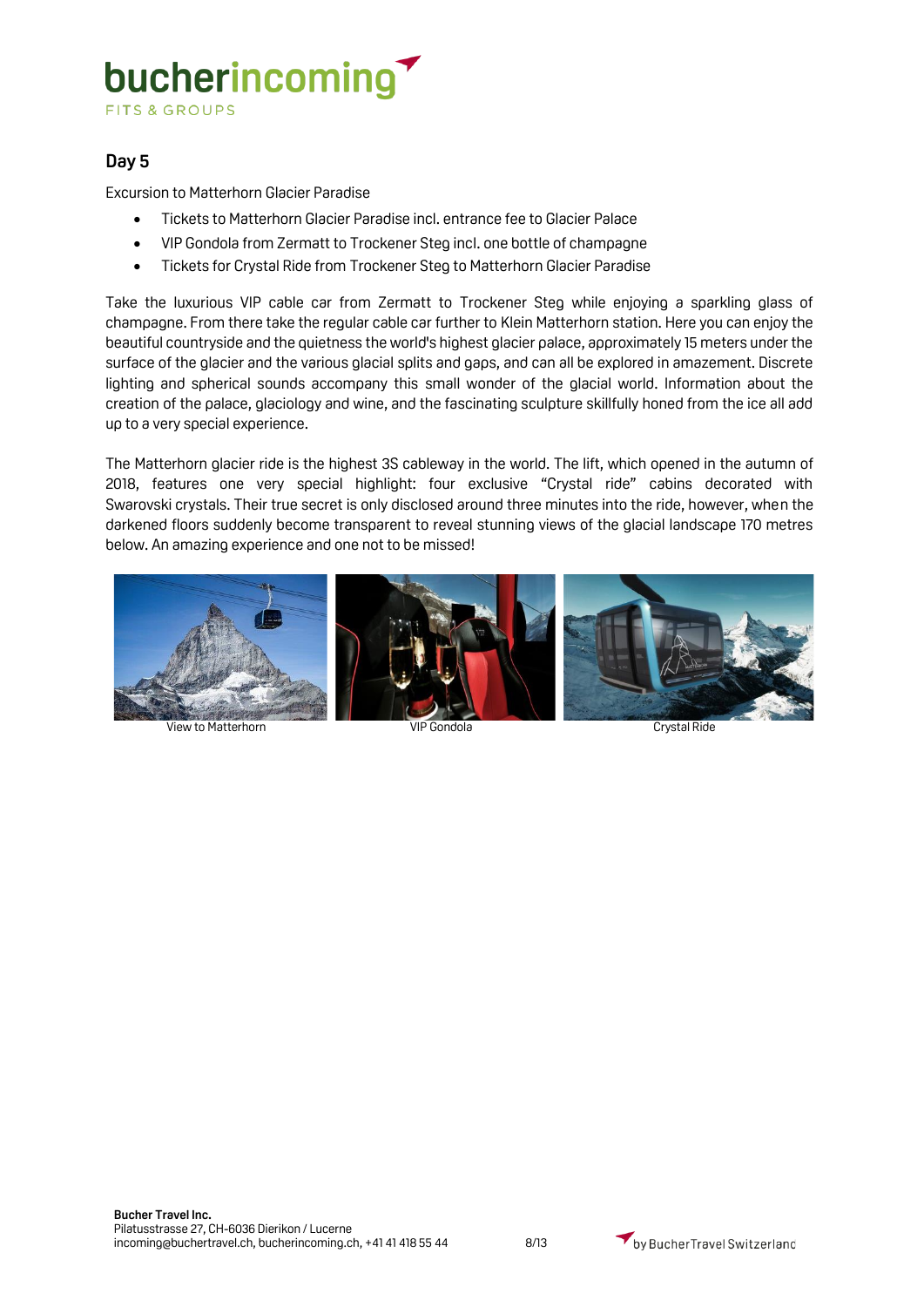**FITS & GROUPS** 

### **Day 6**

Travel from Zermatt to Lucerne

- Transfer from Zermatt hotel to train station by hotel electro taxi
- First class train from Zermatt to Lucerne by Swiss Travel Pass
- First class train from Lucerne to Stans and back by Swiss Travel Pass (for candle light dinner)
- Tickets to Mount Stanserhorn and back combined with Swiss Travel Pass
- Candle light dinner on Mount Stanserhorn (3-course set menu, beverages not included)

Note:

- Train rain ride from Zermatt to Lucerne approx. 3 1/2 hours, change trains in Visp and Bern, seat reservation possible from Visp to Bern
- Candle light dinner on Mount Stanserhorn is only available on Fridays and Saturday

Optional:

• Sunset dinner cruise on Lake Lucerne instead of Candle light dinner on Mount Stanserhorn

The historical city of Lucerne lies in Switzerland in the heart of Europe, located right on Lake Lucerne, You will find everything here: the lake, the mountains, the city – a distinctive consonance of nature and work of man, which has been preserved and carefully developed for centuries. See the Chapel Bridge with its gabled paintings of old battles and the adjacent quaint quarters with little streets and take a leisurely walk through a maze of small streets, bridges, promenades and plazas dominated by countless historical towers, fountains and frescoed buildings.

Travel by train from Lucerne to Stans where you will board the old-time funicular, built in 1893 for an exciting ride to "Kälti" – the middle station. Here, you change to the world's first topless aerial cable car "Cabrio" which sweeps you up to Mount Stanserhorn at an altitude of 1,900m (6,300ft). Enjoy the breathtaking view on the snow-capped Swiss Alps. Have a seat for a delicious dinner at the modern revolving restaurant "Rondorama" and let the Alps revolve around you. Mount Stanserhorn – the place to visit to see Switzerland as its best.







Chapel Bridge Lucerne The Jesuit Church Sunset on Mount Stanserhorn

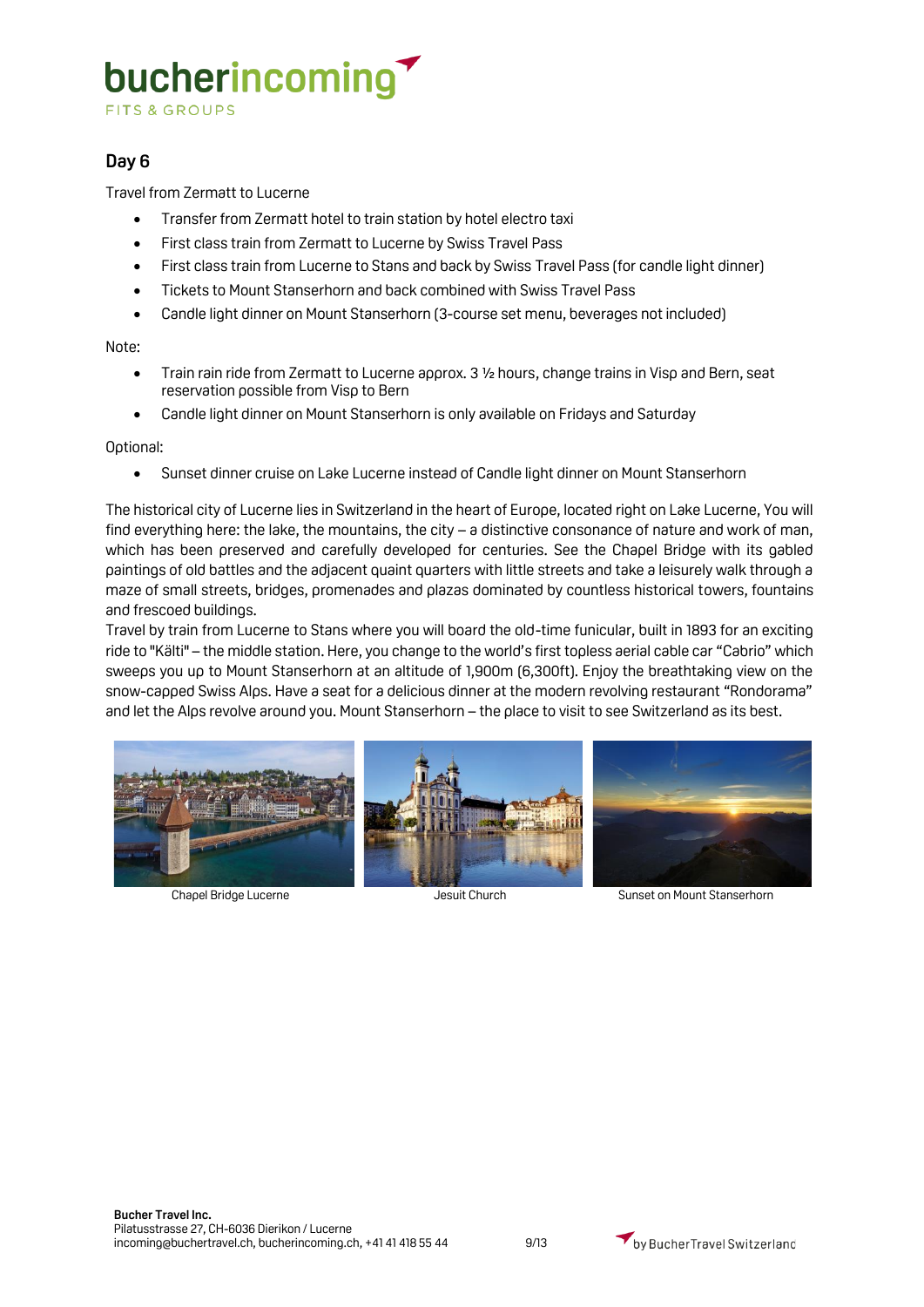FITS & GROUPS

### **Day 7**

Excursion to Mount Pilatus

- Private guide for full day, 8 hours
- First class lake cruise from Lucerne to Alpnachstad by Swiss Travel Pass
- Tickets to Mount Pilatus
- Traditional Swiss Picnic with bread, cheese, sausage, jerky and Swiss white wine
- Private transfer from Kriens to Lucerne hotel

#### Note:

• Driving time approx. 15 minutes

After a leisurely cruise on crystal-clear Lake Lucerne to Alpnachstad ascend by the steepest rack railway in the world to Pilatus Kulm, 7000ft high. On top you have time to walk up to the vista point and to admire the breath taking panorama over the Swiss Alps and Lucerne. Enjoy a traditional Swiss picnic with tasty Swiss cheese and sausage. Then descend by aerial cable car to Fraenkmuentegg, change to smaller cable cars and sweep over pine forests and mountain meadows to the village of Kriens. Return to Lucerne by private car.







Lake cruise Cogwheel train Cogwheel train Mount Pilatus

### **Day 8**

Departure Switzerland

- First class train from Lucerne to Zurich airport by Swiss Travel Pass
- Departure Zurich airport, flight tba

#### Note:

- Train ride approx. 1 hour, direct train, no seat reservation possible
- We recommend to be at the airport approx. 3 hours prior departure time

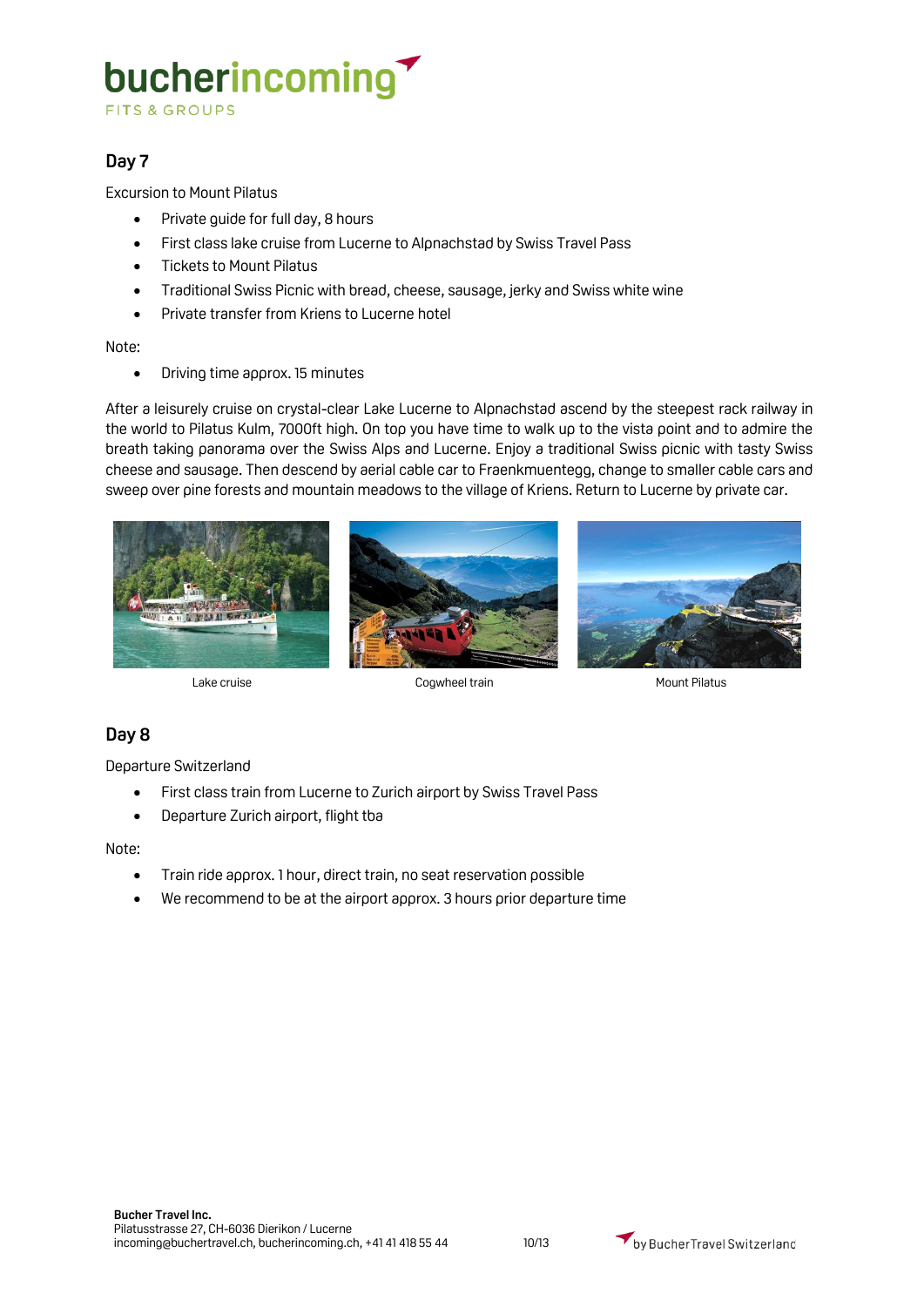**FITS & GROUPS** 

### **Rates**

### **Included in our rate:**

- Accommodation as mentioned above including breakfast, service charge & taxes
- First class Swiss Travel Pass, 8 days
- Day 1 Private airport assistant for meet & greet, hand over travel documents and escort to the train
- Day 1 First class train from Zurich airport to St. Moritz by Swiss Travel Pass
- Day 1 Transfer from St. Moritz train station to hotel by hotel car
- Day 2 Private transfer from St. Moritz hotel to Pontresina and back
- Day 2 Horse drawn carriage from Pontresina to Roseg valley and back
- Day 2 Table reservation for lunch at restaurant Roseg Gletscher
- Day 3 Transfer from St. Moritz hotel to train station by hotel car
- Day 3 First class Glacier Express train from St. Moritz to Andermatt by Swiss Travel Pass
- Day 3 Lunch on Glacier Express train, 3-course set menu, 1 mineral & 1 coffee or tea
- Day 3 Transfer from Andermatt train station to hotel by hotel car
- Day 4 Transfer from Andermatt hotel to train station by hotel car
- Day 4 First class Glacier Express train from Andermatt to Zermatt by Swiss Travel Pass
- Day 4 Seat reservation on Glacier Express train
- Day 4 Transfer from Zermatt train station to Zermatt hotel by hotel electro taxi
- Day 5 Tickets to Matterhorn Glacier Paradise incl. entrance fee to Glacier Palace
- Day 5 VIP Gondola from Zermatt to Trockener Steg incl. one bottle of champagne
- Day 5 Tickets for Crystal Ride from Trockener Steg to Matterhorn Glacier Paradise
- Day 6 Transfer from Zermatt hotel to train station by hotel electro taxi
- Day 6 First class train from Zermatt to Lucerne by Swiss Travel Pass
- Day 6 First class train from Lucerne to Stans and back by Swiss Travel Pass (for candle light dinner)
- Day 6 Tickets to Mount Stanserhorn and back combined with Swiss Travel Pass
- Day 6 Candle light dinner on Mount Stanserhorn (3-course set menu, beverages not included)
- Day 7 Private guide for full day, 8 hours
- Day 7 First class lake cruise from Lucerne to Alpnachstad by Swiss Travel Pass
- Day 7 Tickets to Mount Pilatus
- Day 7 Traditional Swiss Picnic with bread, cheese, sausage, jerky and Swiss white wine
- Day 7 Private transfer from Kriens to Lucerne hotel
- Day 8 First class train from Lucerne to Zurich airport by Swiss Travel Pass

### **Rates:**

On request

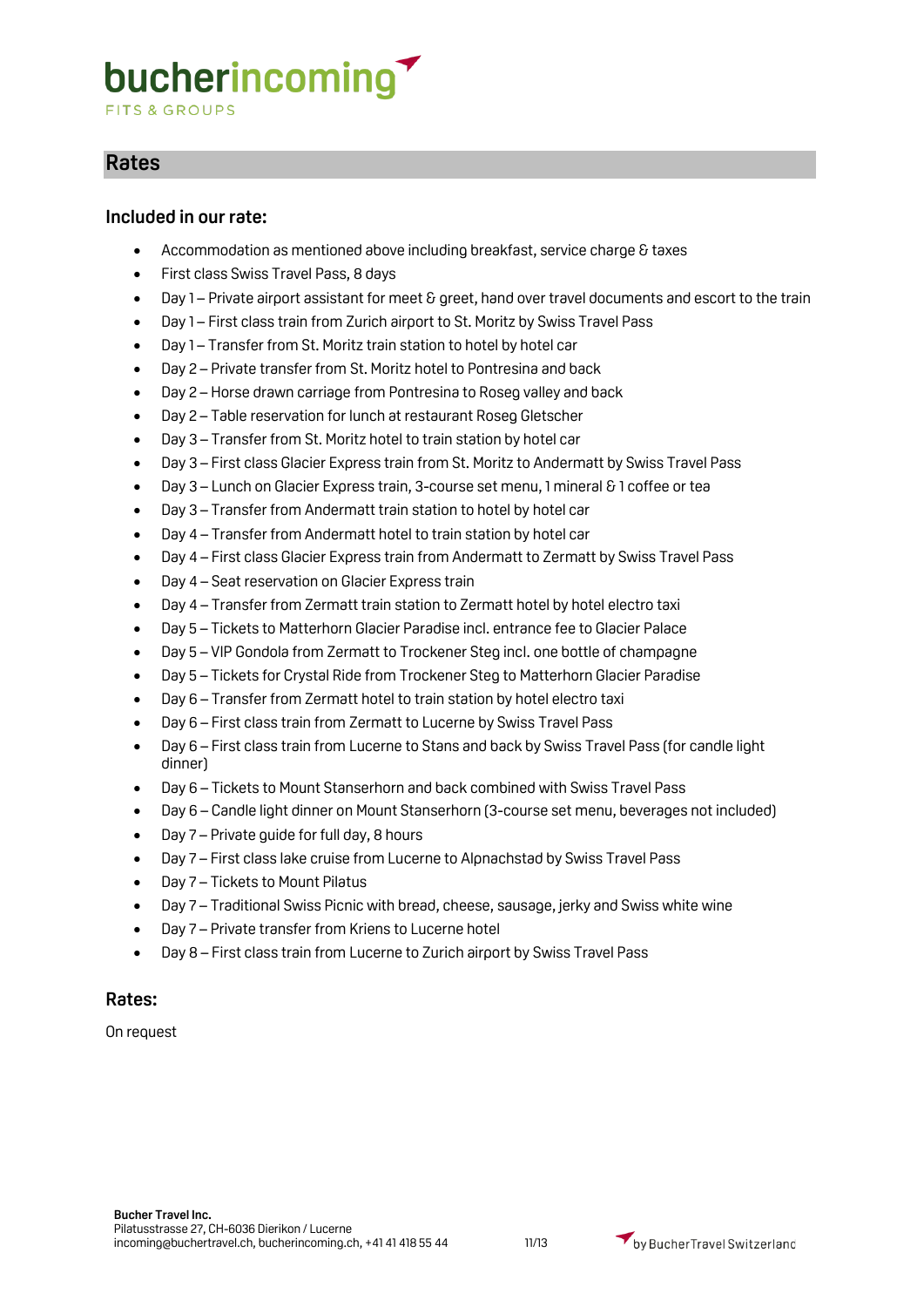**FITS & GROUPS** 

### **Notes**

- This is a quote only final rate subject to confirmation and availability
- All private transfers are by private sedan, Mercedes E-Class (2 persons) or minivan, Mercedes Vclass (4 persons) or similar, with English speaking driver
- Upgrade to minivan if available (2 persons)
- With the Swiss Travel Pass you enjoy unrestricted travel on the entire rail, bus and boat network of Swiss Travel System, city trams and buses included. 50% discount on many mountain railways and cableways and free entry to 470 museums
- There is no porter / assistant service at the train stations you will need to carry your luggage
- If no seat reservation is included please arrive at train station at least 15 minutes prior to your departure to make sure you have a seat
- Seat reservations can be purchased and confirmed 3 months prior the train ride
- Seat reservations for regular trains will be charged with CHF 20.00 per seat and train ride
- Your train tickets are valid for the entire day
- Our general terms and conditions are part of this offer
- Travel Insurance not included